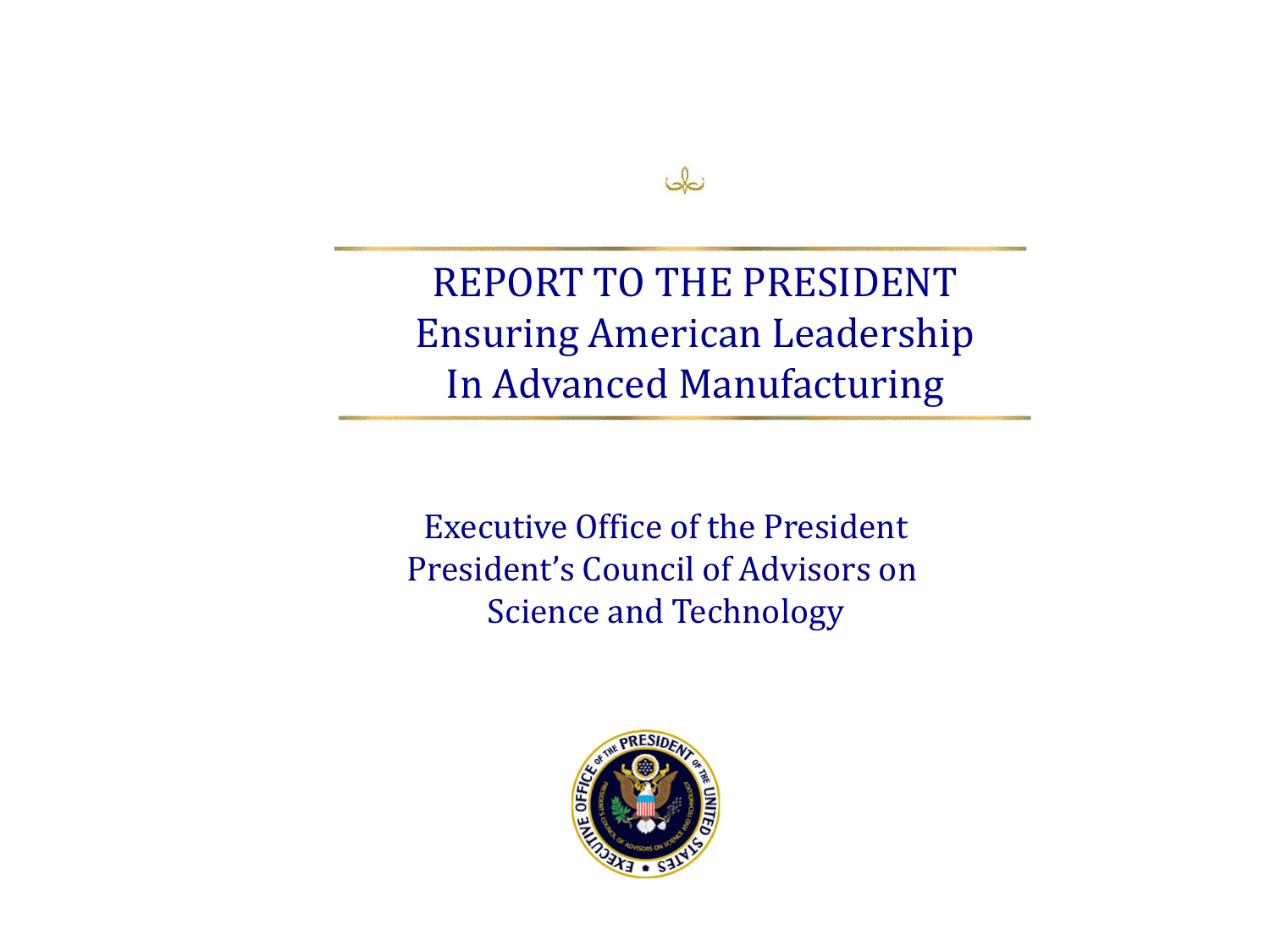# **Summary of Key Conclusions**

- The United States is losing leadership in manufacturing not just in low-tech industries and products and not just due to lowwages abroad. We are losing ground in the production of hightech products, including those resulting from U.S. innovation and inventions, and in manufacturing-associated R&D.
- As U.S. leadership in manufacturing declines, other nations are investing heavily in advancing their manufacturing leadership, innovation systems, and R&D.
- Advanced manufacturing has the potential to create and retain high-quality jobs in the United States.

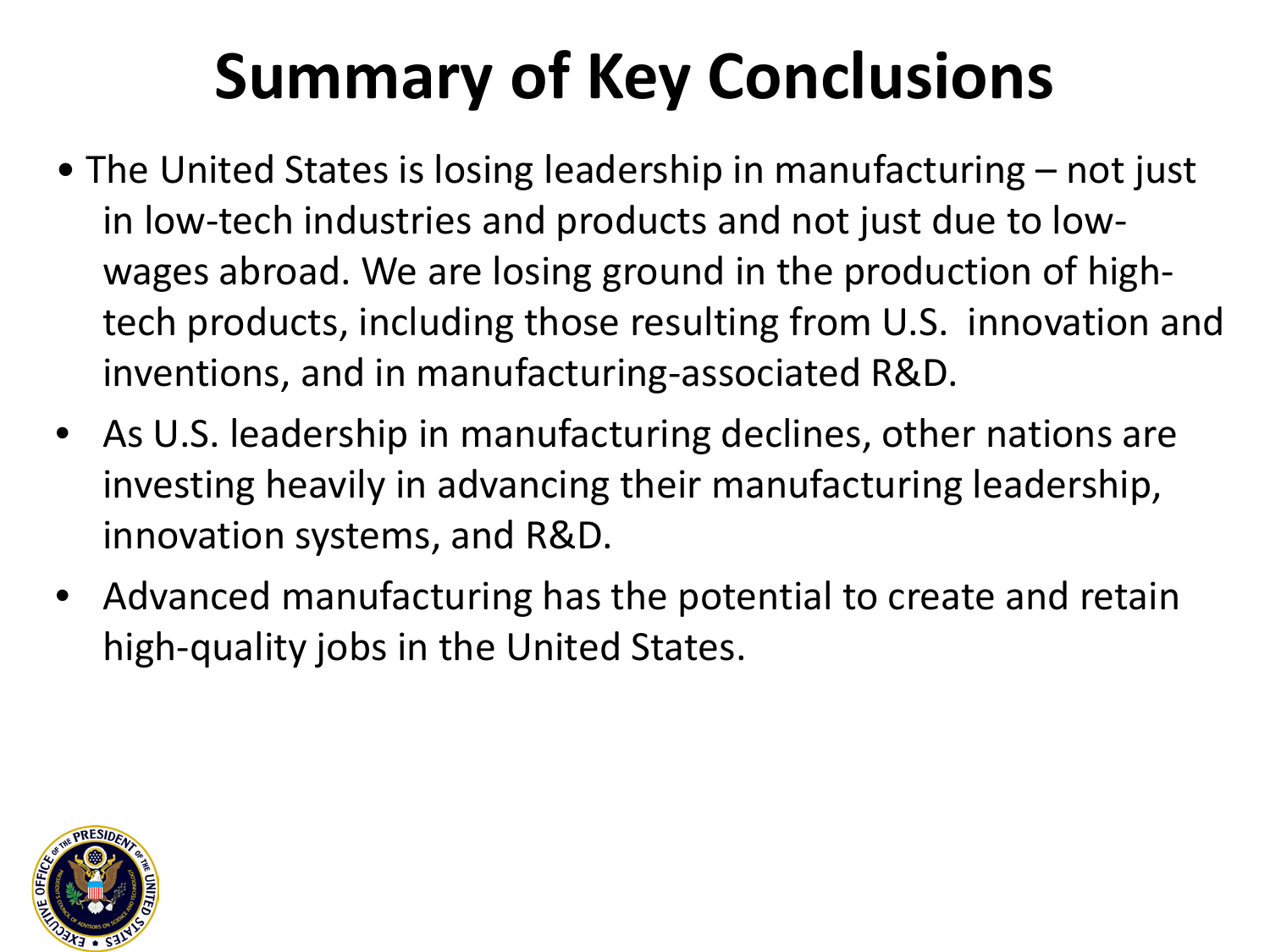# **Summary of Key Conclusions**

- The Nation's long-term ability to innovate and compete in the global economy greatly benefits from co-location of manufacturing and manufacturing-related R&D activities in the United States. The loss of these activities will undermine our capacity to invent, innovate, and compete in global markets.
- A strong advanced manufacturing sector is essential to national security.
- The United States lags behind competitor nations in providing the business environment and skilled workforce needed for advanced manufacturing.

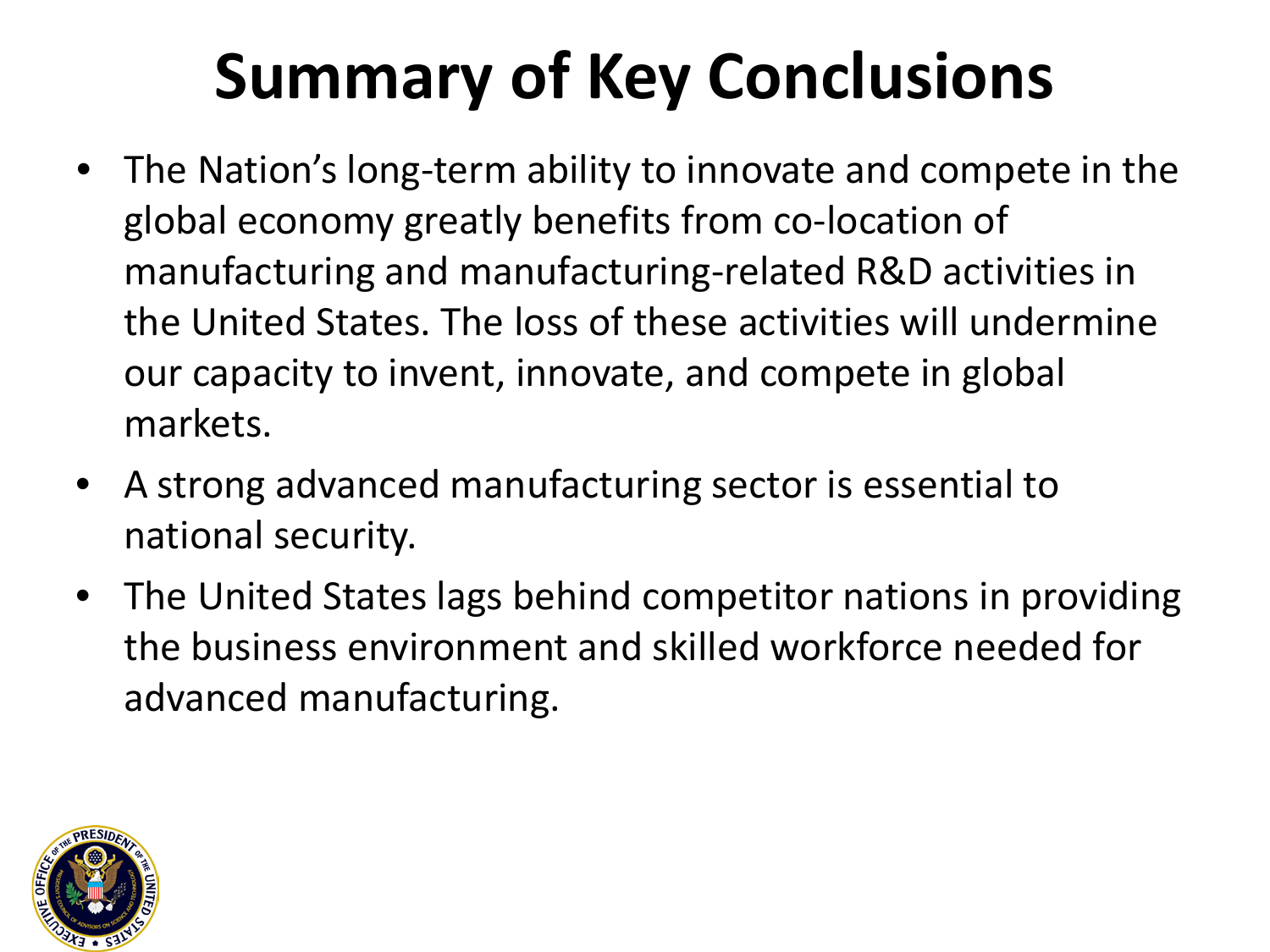# **Summary of Key Conclusions**

- Federal investments in new technologies, shared infrastructure, and design tools have been crucial to the birth and growth of major new industries.
- Individual companies cannot justify the investment required to fully develop many important new technologies that will have spillover benefits or to create the full infrastructure needed to support manufacturing. Therefore:

*Private investment must be complemented by public investment to overcome market failures. Key opportunities include investing in the advancement of new technologies with transformative potential, supporting shared infrastructure, and accelerating the manufacturing process through targeted support for new methods and approaches.*

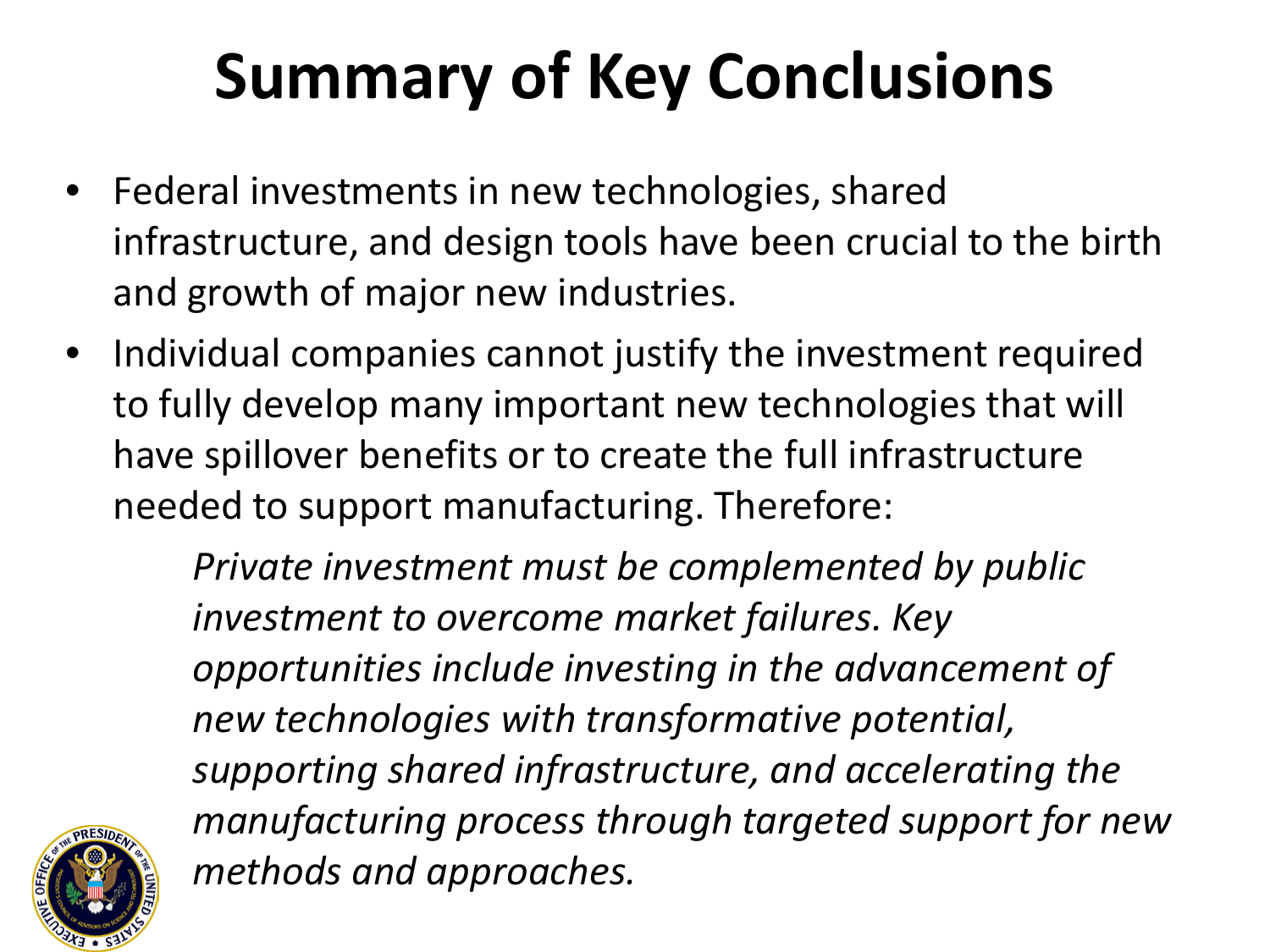#### **Principles for Promoting Advanced Manufacturing in the US**

#### **(1) Create a fertile environment for innovation here.**

- Encourage firms to locate R&D and manufacturing activities in the US through tax and business policies
- Support a robust basic research enterprise
- Ensure a supply of skilled workers, through policies that cultivate and attract high-skilled talent

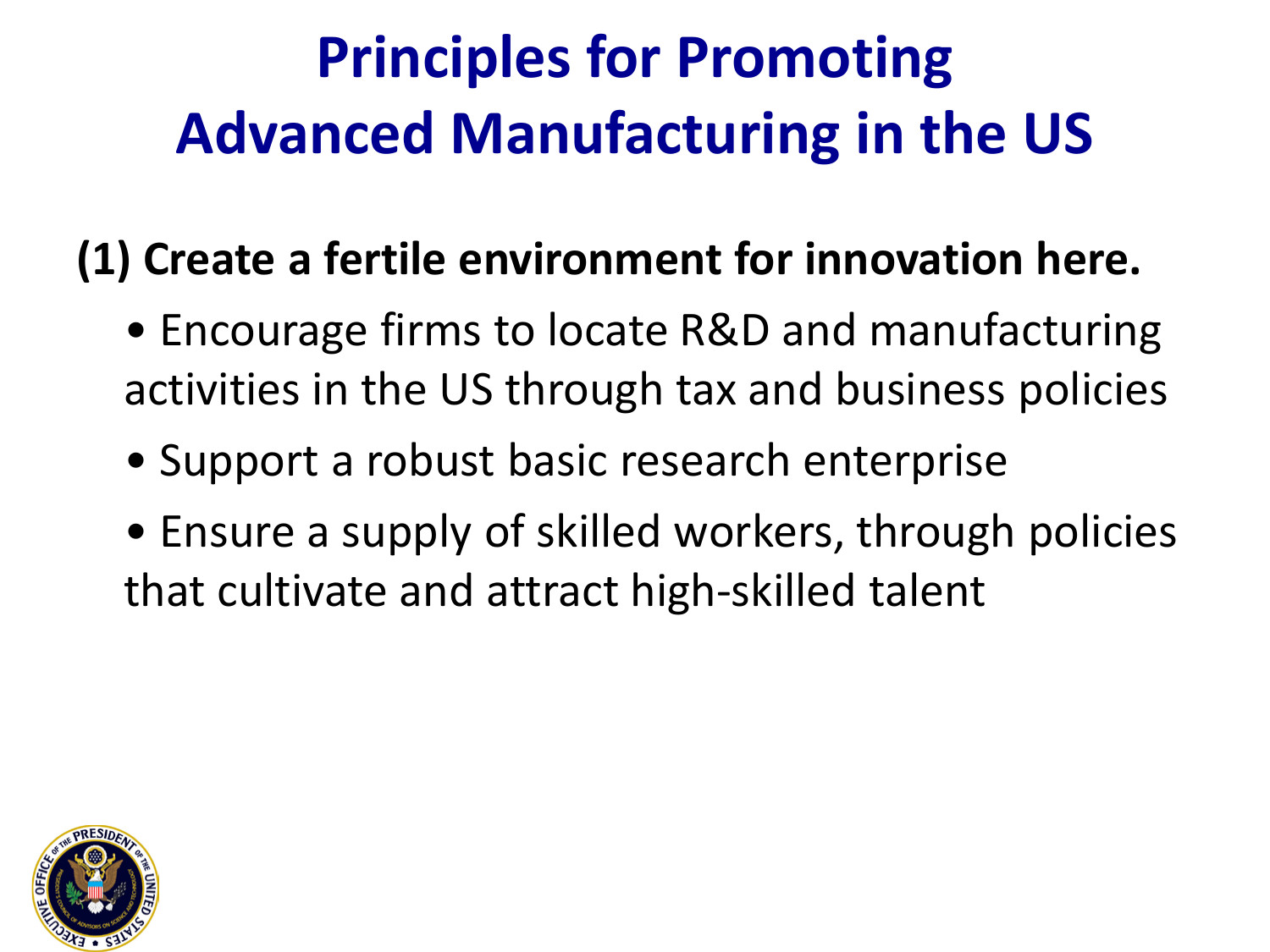#### **Principles for Promoting Advanced Manufacturing in the US**

- **(2) Invest to overcome market failures, to ensure new technologies are developed here and technology-based enterprises have the infrastructure to flourish here.**
	- Support applied research programs in most promising new technologies
	- Co-invest in public-private partnerships to facilitate development of broadly-applicable technologies with transformative potential
	- Develop and disseminate design methodologies that decrease the time and lower the barriers to make products
	- Invest in shared technology infrastructure that would help



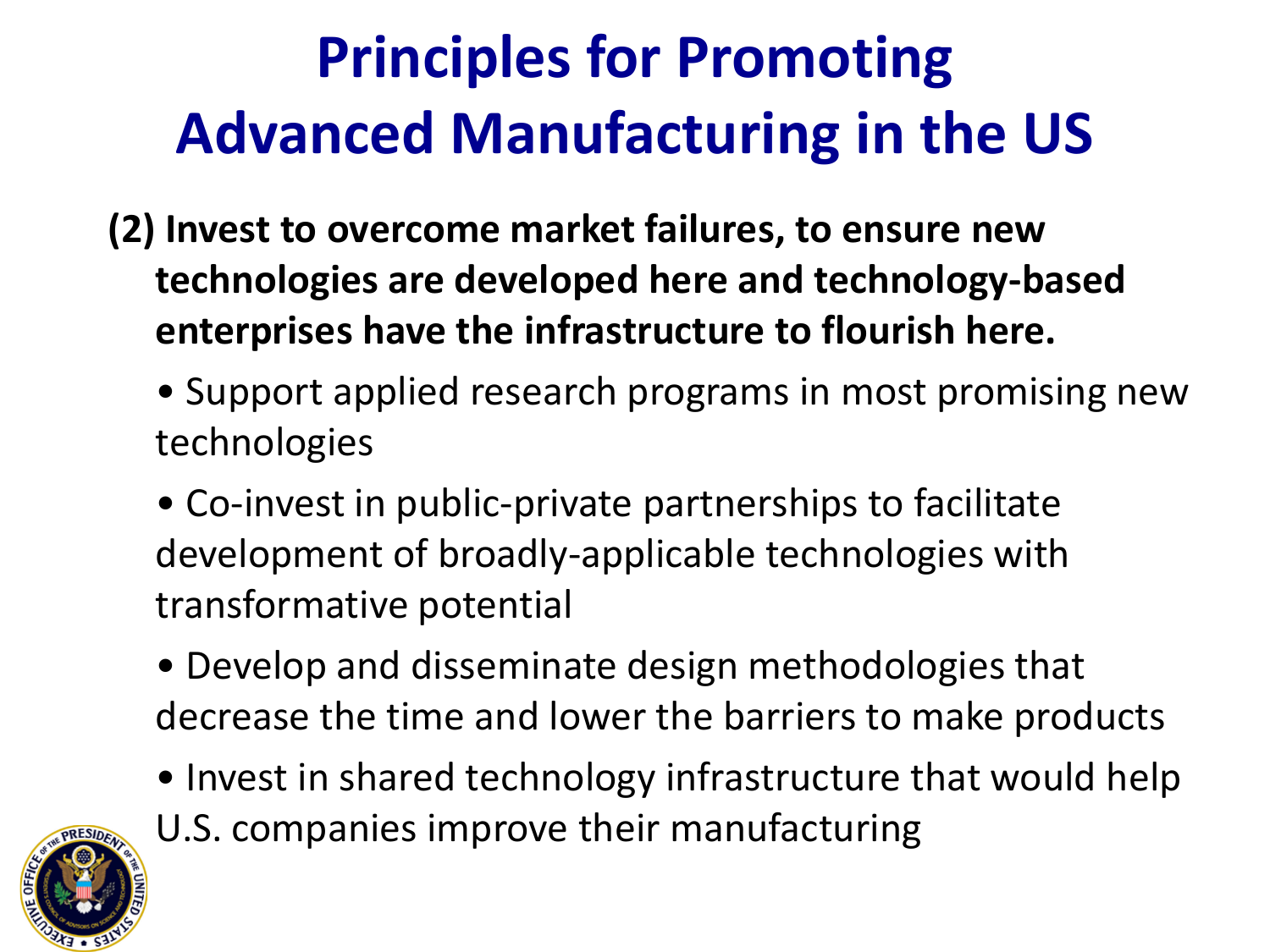#### **Recommendation 1: Launch An Advanced Manufacturing Initiative**

- The Federal Government should launch an Advanced Manufacturing Initiative for America's Future (AMI).
- AMI should be a concerted, whole-of-government effort, spearheaded by the Department of Commerce, Department of Defense and Department of Energy and coordinated by the Executive Office of the President (EOP).

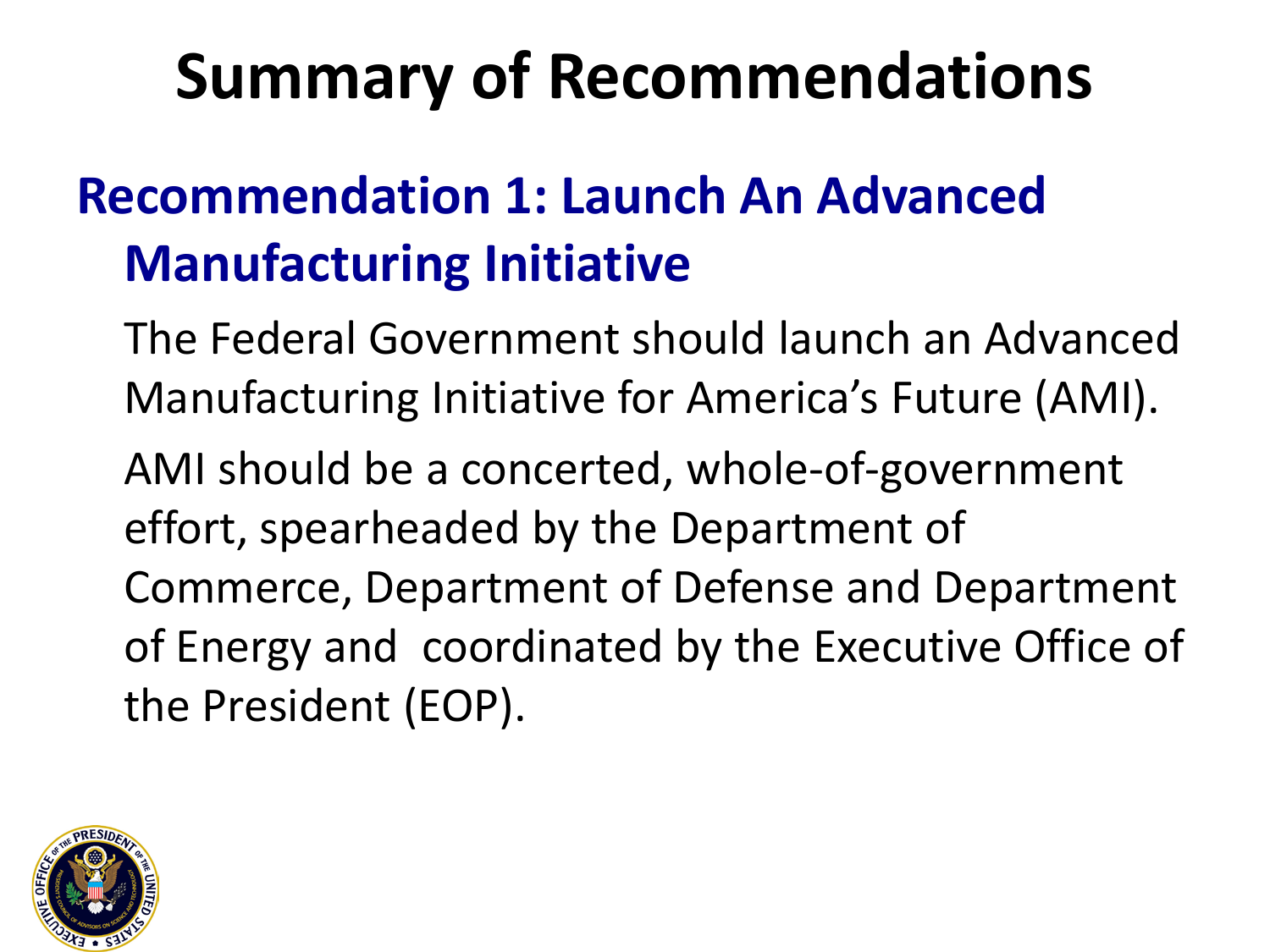#### **Recommendation 1 (cont'd)**

The coordinating body of AMI should prepare a bi-annual report to the President on the most important needs for Federal investments, including:

(i) Coordinated Federal support to academia and industry for applied research on new technologies and design methodologies

(ii) Public-private partnerships (PPPs) to advance such technologies through pre-competitive consortia

(iii) Development and dissemination of design methodologies

(iv) Shared facilities and infrastructure to help small and medium-sized firms compete globally

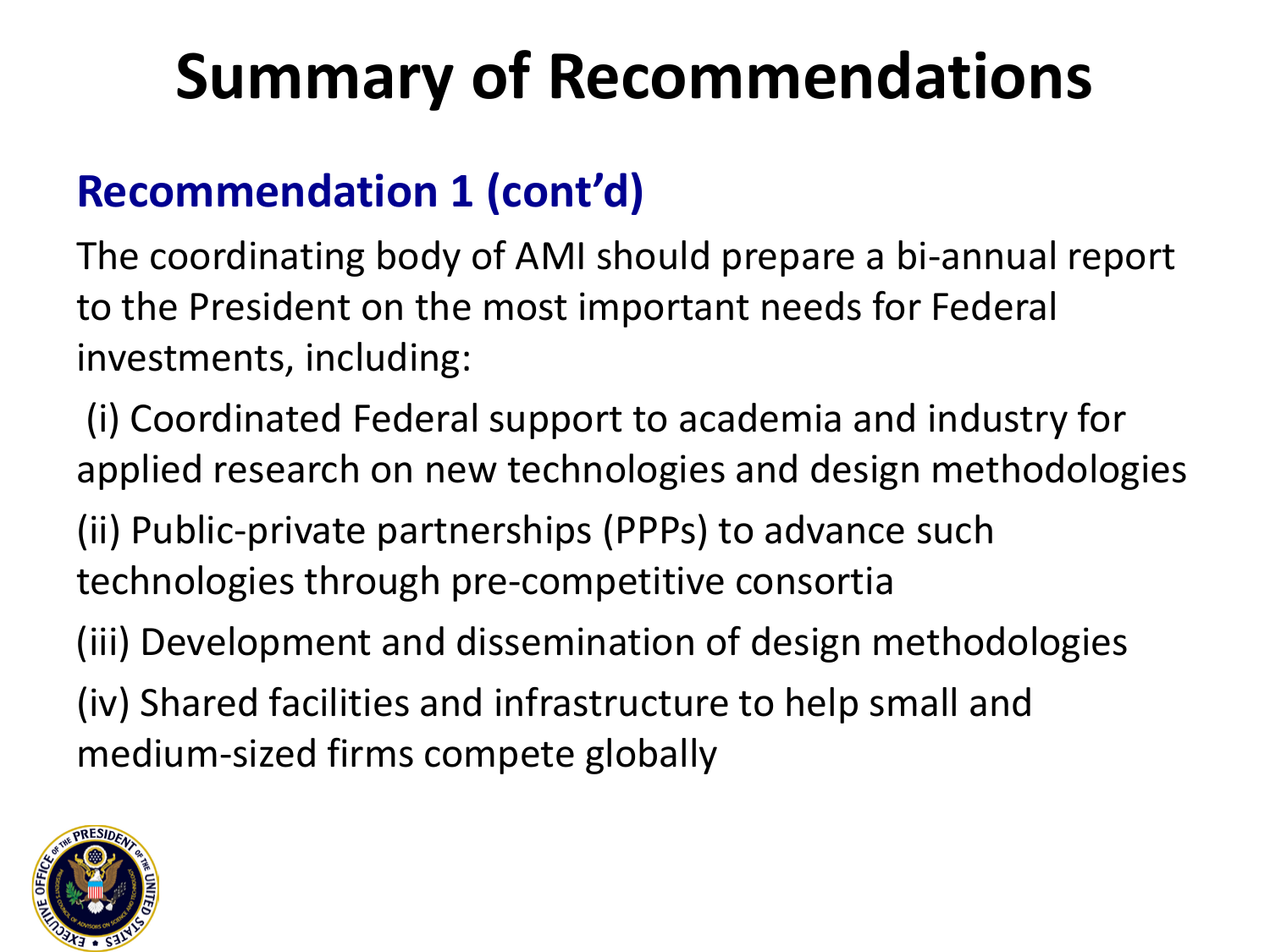#### **Recommendation 1 (cont'd)**

- AMI should identify the most pressing technological challenges that merit focused attention for these activities.
- AMI should also report on the availability of financing for pilot plants and early-stage activities within these technology areas.
- Funds to implement the programs recommended by AMI should be appropriated to the 3 Departments, at the level of \$500 million rising to \$1 billion over four years.

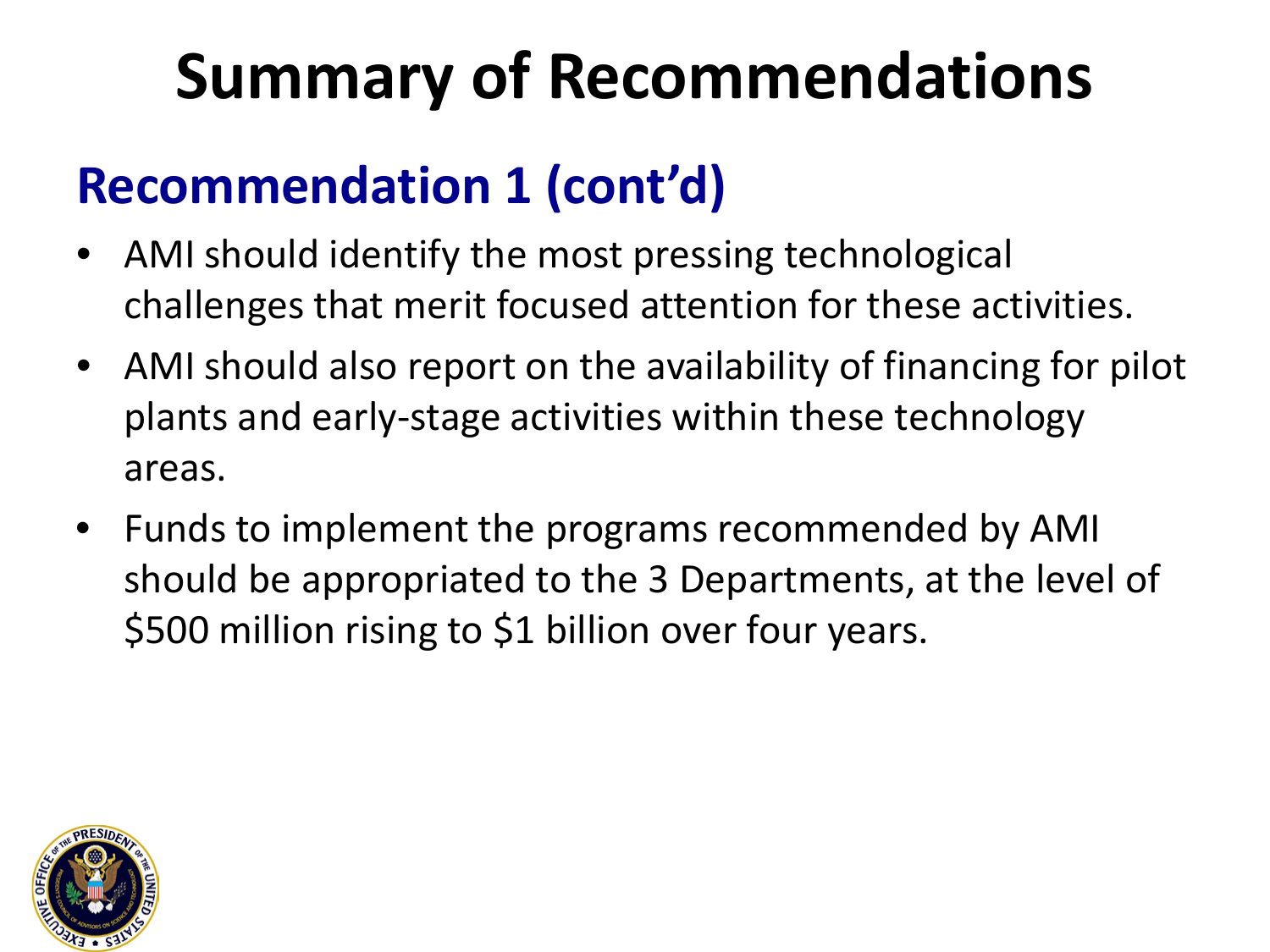#### **Criteria for AMI Investments**

Should be justified by potential for transformative impact. Opportunities should be selected based on the merits of the proposals, & below criteria:

• Technology has a high potential payoff in employment and output.

• Prospect of sustainable competitive advantage for the U.S.

• Identifiable market failures impede private investment

• PPPs include industrial partners are willing to co-<br>invest • PPPs include industrial partners with sufficient size to invest at scale

**•** Investments will help anchor subsequent manufacturing in the United States

**•** Shared infrastructure will help existing firms and industries compete globally

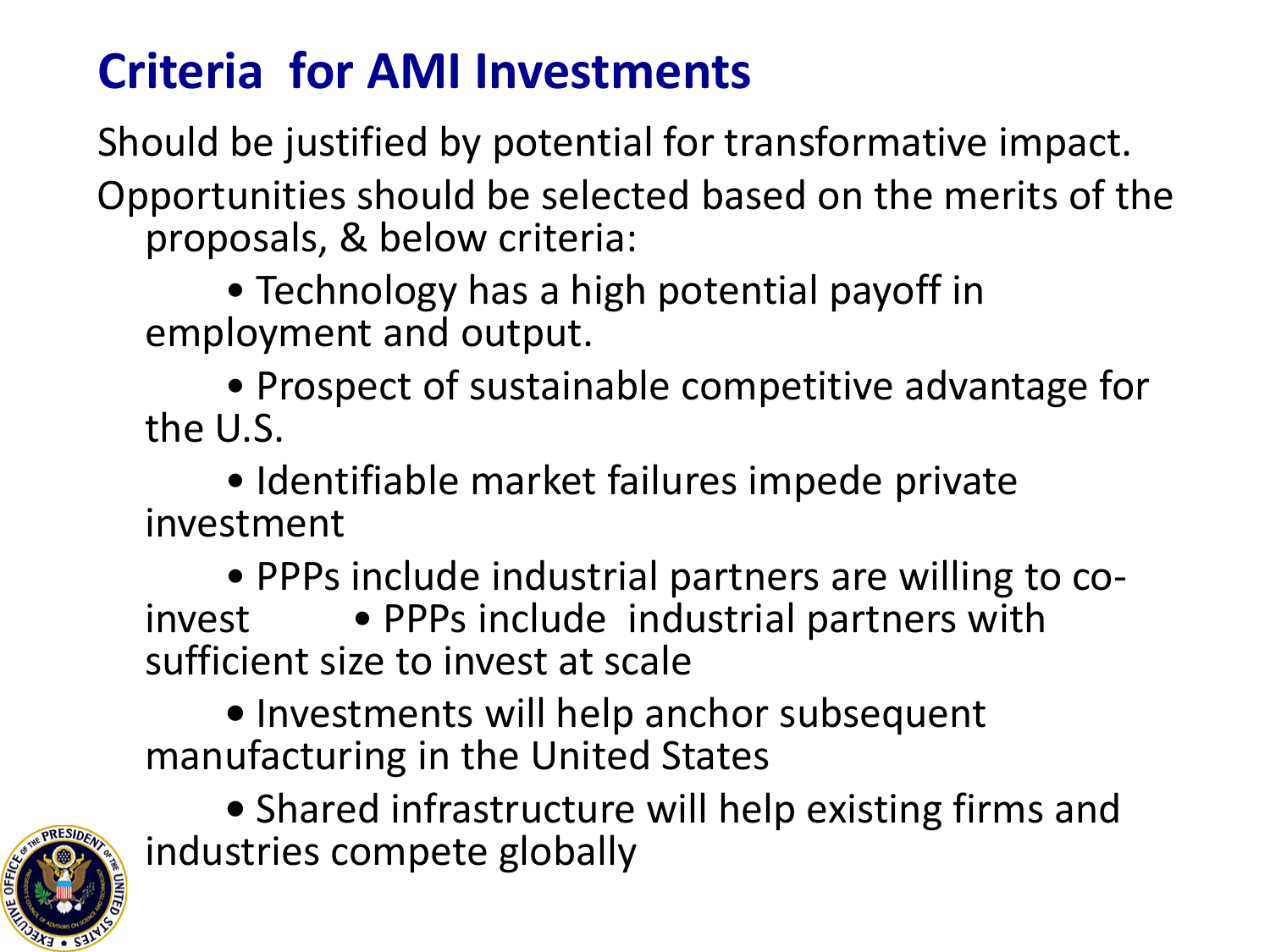#### **Recommendation 2: Improve Tax Policy**

The Federal Government should:

- Reform corporate income taxes, to bring the rate in line with other OECD countries, as advocated by President Obama
- Extend the R&D tax credit permanently and increase the rate to 17 per cent, as advocated in the Presidents' Innovation Strategy.

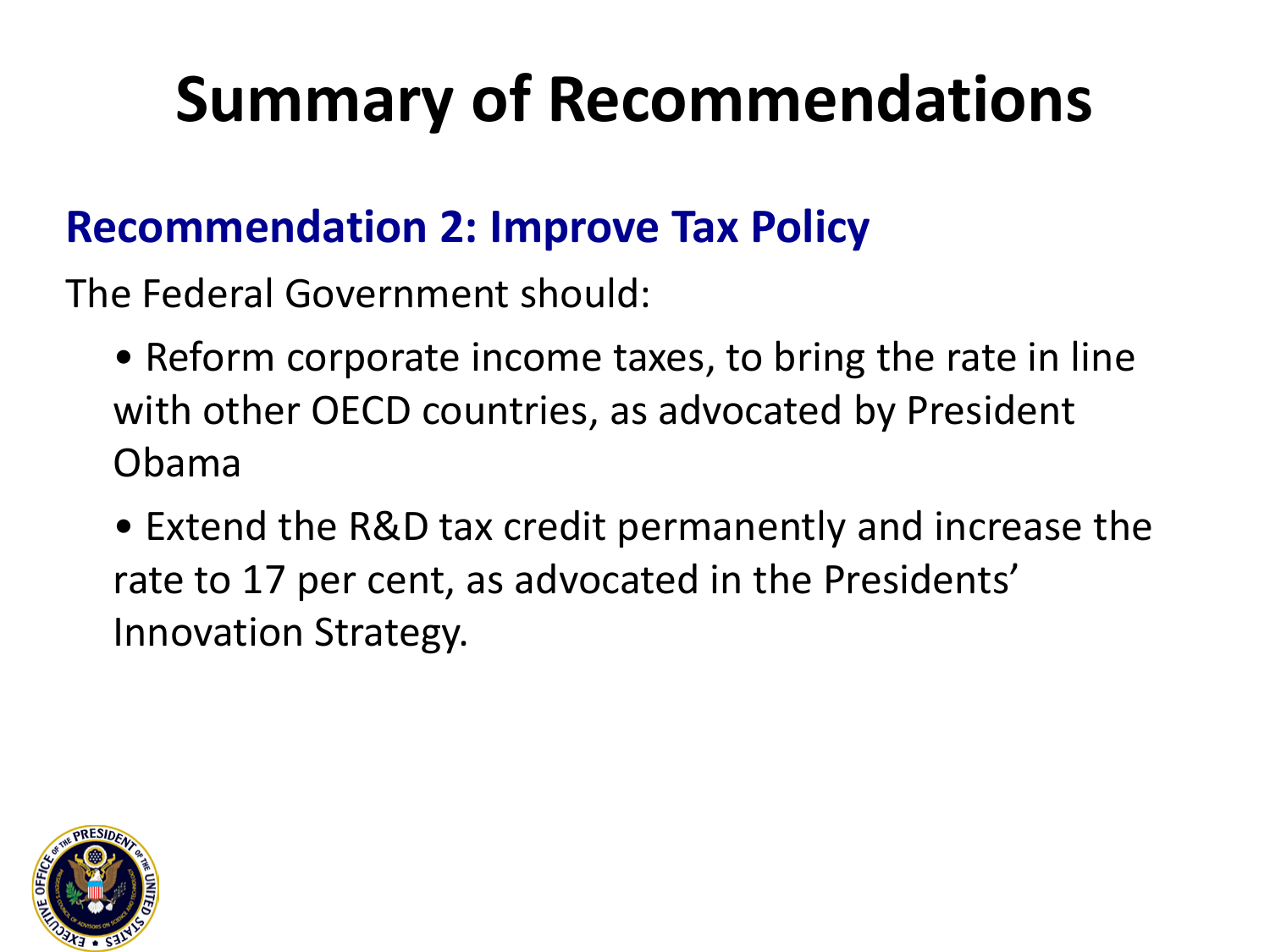#### **Recommendation 3: Support Research**

The Federal Government should**:** 

- Fulfill the President's plan to double the research budgets of three key science agencies over the next ten years: the National Science Foundation, the Department of Energy's Office of Science, and the National Institutes of Standards and Technology.
- Ensure appropriate research budget levels for other research agencies.
- Help fulfill the President's goal that public and private investment R&D reach 3% of GDP.